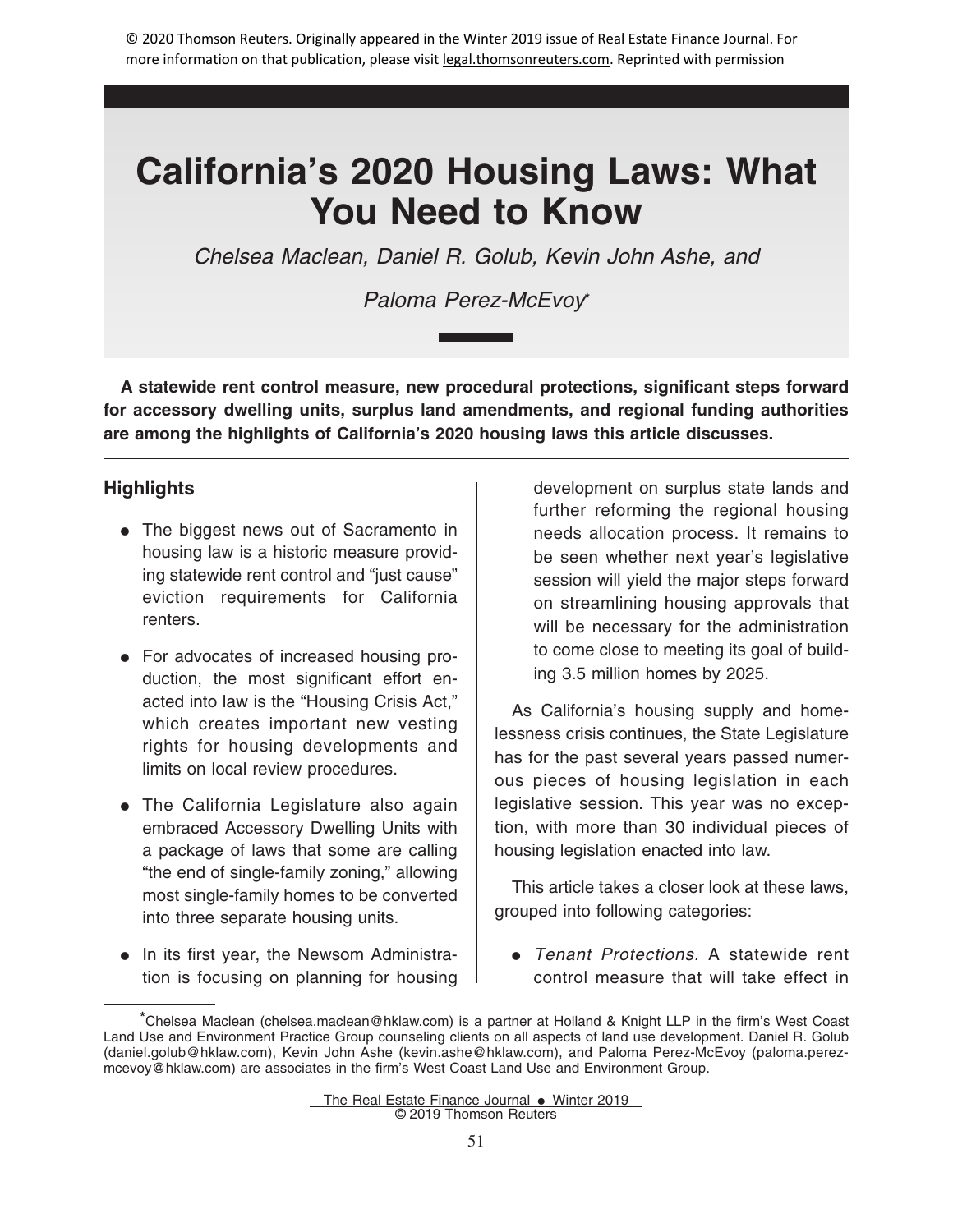2020, among other tenant protection measures.

- Streamlining, Increasing Density and Reducing Barriers to Production. Senator Nancy Skinner's "Housing Crisis Act" creates important new vesting rights for housing developments, and the Legislature has also enacted important new reforms to the Density Bonus Law and clarifications to SB 35's Streamlined Ministerial Approval Process.
- Accessory Dwelling Units ("ADUs") and "Triplexes." A groundbreaking package of new laws that some are calling "the end of single-family zoning" will create new incentives and streamlined processes to build ADUs and triplexes.
- Surplus Land Availability / Planning and Impact Fee Data. New laws significantly expand Surplus Lands Act requirements for local agencies in an effort to achieve more affordable housing on surplus publicly owned properties.
- CEQA and Housing. The major transit stop definition was broadened to make more projects eligible for streamlining and a handful of limited California Environmental Quality Act ("CEQA") exemptions were created for specific homelessness projects.
- Funding. Governor Gavin Newsom vetoed a bill that would have created an "Affordable Housing and Community Development Investment Program" that would have revived redevelopment, but he signed a number of smaller funding bills, including laws that will create new re-

gional finance agencies in the Bay Area and the San Gabriel Valley.

This article also includes some observations about the important work California still needs to do to stem the housing crisis, and consider what may be around the corner in the 2020 legislative session. Except where noted, these new laws took effect January 1, 2020.

#### **Tenant Protections**

The most significant housing law of the 2019 legislative session was the enactment of a statewide rent control law.

#### *AB 1482 (Assembly Member David Chiu) — The Tenant Protection Act of 2019*

The Tenant Protection Act of 2019 enacts a cap of five percent plus inflation per year on rent increases statewide for the next 10 years. The new law does not apply a cap to vacant units, and owners can continue to reset rents to market rate at vacancy. It also prevents landlords from evicting certain tenants without landlords first providing a reason for the eviction and requires relocation assistance. The law does not apply to properties built in the last 15 years, nor does it apply to single-family home rentals (unless owned by large corporations) or to projects already under construction or under current rent control schemes. The new law defers to more stringent local measures, including existing local rent control with lower limits and local just cause eviction laws. The law's anti-eviction protections, which would limit evictions to lease violations or require relocation assistance, will kick in after a tenant has lived in an apartment for a year. Governor Newsom's enactment of a rent cap comes less than a year after California voters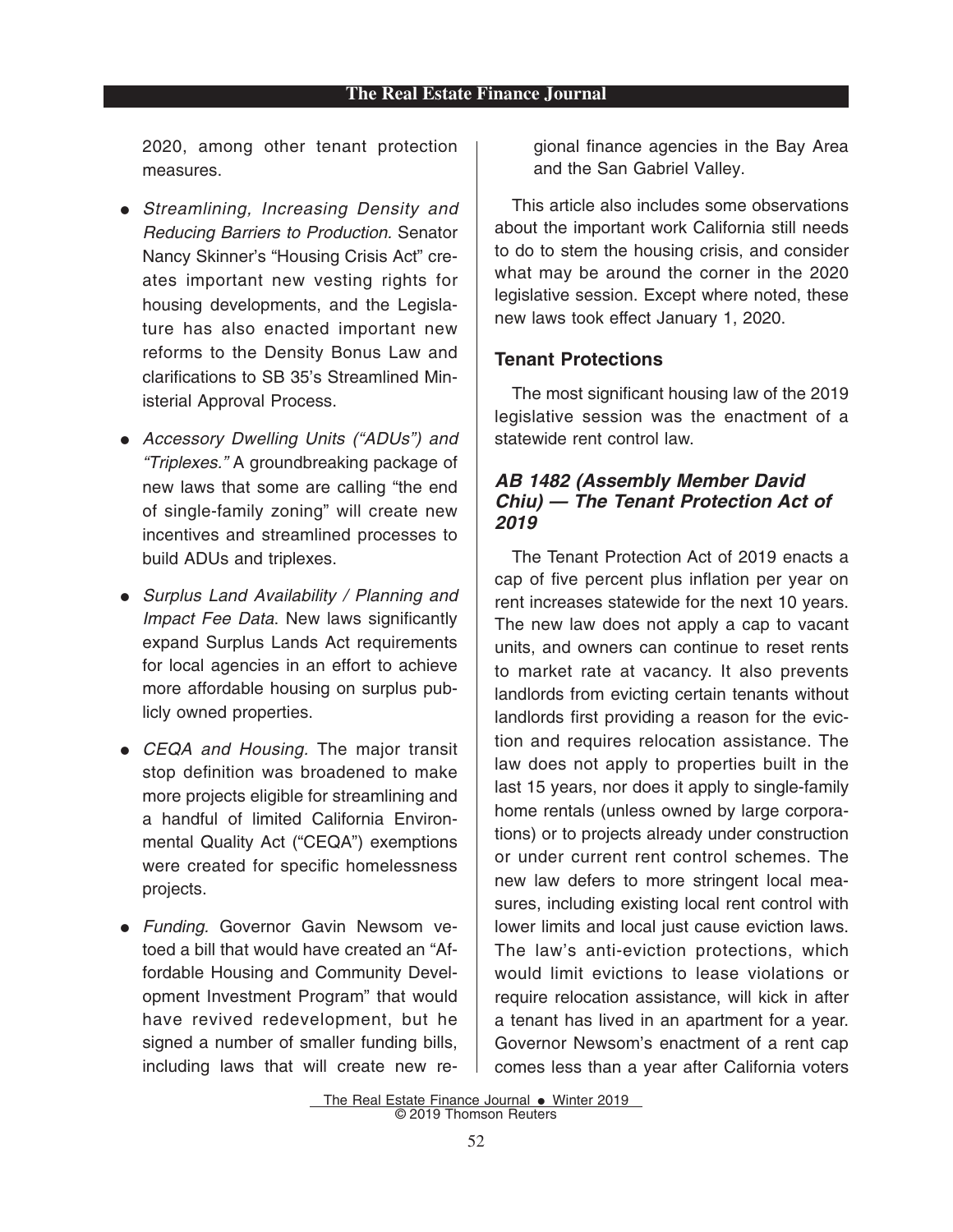rejected a ballot measure**<sup>1</sup>** that would have expanded local rent control policies statewide, which would have likely resulted in tighter restrictions in some cities than those now offered by AB 1482.

## *AB 1110 (Assembly Member Laura Friedman) — Noticing Rent Increases*

Noticing Rent Increases requires 90-day notice, rather than 60-day notice, before a landlord may increase the rent of a month-tomonth tenant by more than 10 percent.

## *SB 329 (Assembly Member Holly Mitchell) — Housing Discrimination*

SB 329 prohibits landlords from discriminating against tenants who rely on housing assistance paid directly to landlords, such as a Section 8 voucher, to help them pay the rent.

## *SB 18 (Senator Nancy Skinner) — The Keep Californians Housed Act*

This Act removes the December 31, 2019, sunset date on a state law which gives tenants at least 90 days' notice before their tenancy can be terminated if a landlord loses ownership of their rental property as a result of a foreclosure sale.

## **Streamlining, Increasing Density, and Reducing Barriers to Production**

Senator Skinner's SB 330, the "Housing Crisis Act of 2019," stands out as the most important new law affecting large-scale housing developments.

## *SB 330 (Skinner) — Housing Crisis Act of 2019*

This Act includes a number of new procedural protections, including the following:

- Preliminary Application Protections limitations on a jurisdiction's ability to change development standards and zoning applicable to the project once a "preliminary application" is submitted.
- Application Completeness Streamlining — amends the Permit Streamlining Act to specify what constitutes a "preliminary application" and states that a jurisdiction has one chance to identify incomplete items in an initial application and after that may not request the submission of any new information that was not in the initial list of missing items.
- $\bullet$  Fees/Exactions Limitations prevents jurisdictions from increasing exactions or fees during a project's application period, but allows such increases if the resolution or ordinance establishing the fee calls for automatic increases in the fee over time.
- $\bullet$  Hearing Limitations  $-$  prohibits cities or counties from conducting more than five hearings if a proposed housing development complies with the applicable, objective general plan and zoning standards in effect at the time an application is deemed complete.
- Downzoning Prohibitions prohibits a jurisdiction (with some exceptions) from enacting development policies, standards or conditions that would change current zoning and general plan designations of land where housing is an allowable use to "lessen the intensity of housing"; from placing a moratorium or similar restrictions on housing development; from

The Real Estate Finance Journal  $\bullet$  Winter 2019 © 2019 Thomson Reuters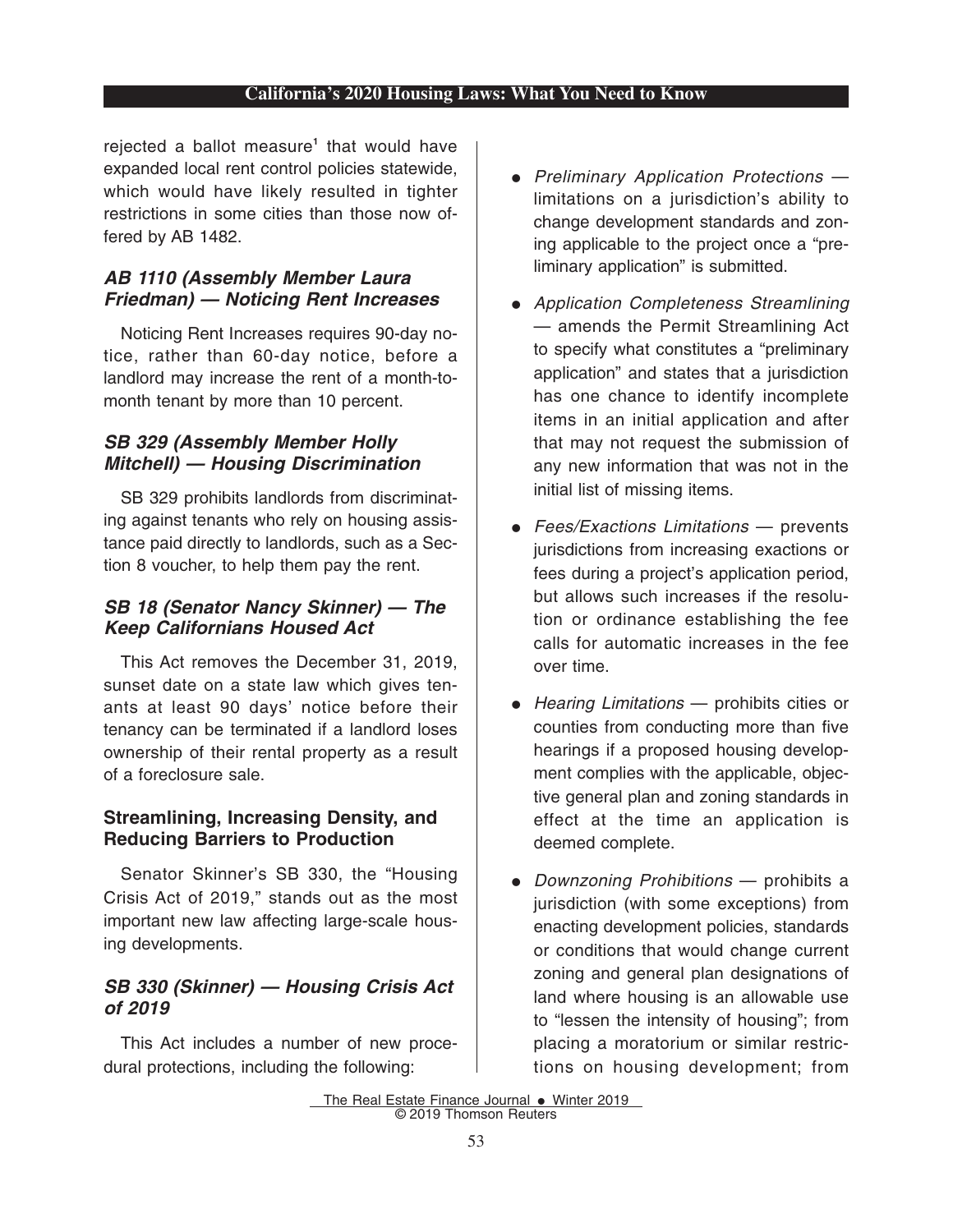#### **The Real Estate Finance Journal**

imposing subjective design standards established after January 1, 2020; and limiting or capping the number of land use approvals or permits that will be issued in the jurisdiction, unless the jurisdiction is predominantly agricultural.

Some of the most important provisions in SB 330 sunset on January 1, 2025, if not extended.

## *AB 1763 (Chiu) — Density Bonuses for 100 Percent Affordable Projects*

AB 1763 creates enhanced density bonus options, including a potential 80 percent increase in base density and unlimited density bonuses for qualifying projects within a halfmile of a major transit stop, under the State Density Bonus Law. However, this only applies to projects that consist of 100 percent affordable housing (no more than 20 percent moderate-income, and the remainder for lower-income).

## *AB 1485 (Assembly Member Buffy Wicks) — Amendments to SB 35's Streamlined Ministerial Approval Process*

AB 1485 makes a number of important clarifications to SB 35 of 2017, a law that allows qualifying housing and housing-rich mixed-use projects to qualify for a streamlined, ministerial CEQA-exempt approval process if the project meets the local government's objective zoning, subdivision and design review standards, provides a specific minimum number of affordable housing units, agrees to pay prevailing wages to construction workers, and meets other qualifying criteria. AB 1485 amends SB 35 in several ways:

- Moderate-Income Options broadens eligibility for SB 35 to Bay Area projects that provide 20 percent of their units for moderate-income households (less than 120 percent of area median income), under certain conditions.
- Calculating "Two-Thirds" Mixed-Use Projects — clarifies that the calculation to determine if a project qualifies for SB 35 where it consists of two-thirds residential excludes underground space such as parking garages and basements.
- Approval Expiration Dates clarifies that the three-year expiration for SB 35 approvals in case of litigation expires three years after a final judgment upholding the approval, and clarifies that the approval also remains valid as long as vertical construction of the development has begun and is in progress.
- $\bullet$  Subsequent Permits  $-$  clarifies that local governments must issue subsequent permits — such as demolition, grading, building permits and final maps — without unreasonable delay, as long as those subsequent permit applications substantially comply with the approved SB 35 permit.
- Standards of Review and Consistency with Other Laws — clarifies that the standard for determining whether a project qualifies for SB 35 is highly deferential to the project applicant: a project complies with SB 35's criteria as long as "there is substantial evidence that would allow a reasonable person to conclude" that the development complies.
- Housing Accountability Act- clarifies that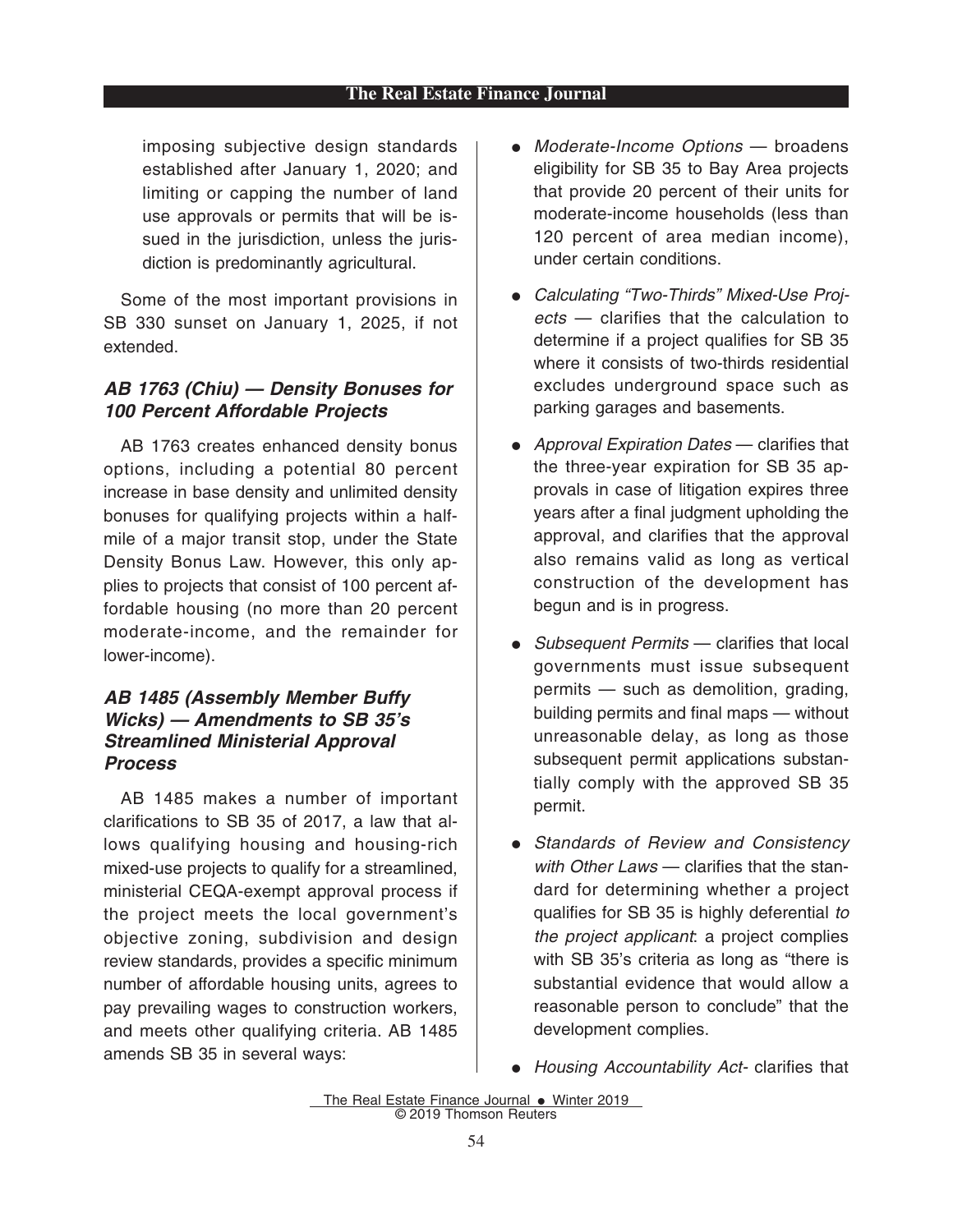under existing law, SB 35 projects are entitled to protection under the Housing Accountability Act.

#### *AB 101 — Housing Development and Housing 2019–20 Budget Act*

AB 101 requires local governments to provide "by right," CEQA-exempt approvals to certain qualifying navigation centers that move homeless Californians into permanent housing. The law, which took effect on July 31, 2019, also creates additional incentives for cities to comply with their mandates to plan for sufficient housing in their Housing Elements, and provides some modest additional remedies that the state can use in court when cities fail to comply with housing element law. These reforms fall well short of Governor Newsom's proposal at the beginning of 2019 to withhold state money from cities that fail to plan for and approve sufficient housing.

#### *AB 430 (Assembly Member James Gallagher) — The Camp Fire Housing Assistance Act of 2019*

AB 430 is intended to create housing relief in areas of Butte County, where the housing stock was devastated by the 2018 Camp Fire. The new law creates a streamlined, ministerial CEQA-exempt approval process in and adjacent to the cities of Biggs, Corning, Gridley, Live Oak, Orland, Oroville, Willows and Yuba City for qualifying housing developments that comply with those localities' objective zoning, subdivision, and design review standards.

## *AB 1783 (Robert Rivas) — Farmworker Housing*

AB 1783 creates a streamlined, ministerial CEQA-exempt approval process for qualifying agricultural employee housing developments on land zoned primarily for agricultural uses.

#### **Accessory Dwelling Units and "Triplexes"**

Accessory Dwelling Units ("ADUs") are additional living quarters on the same lot as a primary dwelling unit. While California laws have paved the way for increased ADU development, some cities have enacted ordinances that render ADU development infeasible or cost prohibitive. By further reducing barriers to ADU development, the new bills discussed below could bring tens of thousands of new ADUs online over the next few years.

#### *AB 68 (Assembly Member Phil Ting) / AB 881 (Assembly Member Richard Bloom) / SB 13 (Senator Bob Wieckowski) — Processing Timelines, Ordinance Prohibitions and Triplexes*

AB 68 requires local agencies to either approve or deny an ADU project within 60 days of receiving a complete building permit application on a ministerial (CEQA-exempt) basis. The new law further prohibits local agencies from adopting ADU ordinances that: impose minimum lot size requirements for ADUs; set certain maximum ADU dimensions; require replacement off-street parking when a "garage, carport or covered parking structure" is demolished or converted to construct the ADU. Notably, the new law allows for an ADU as well as a "junior" ADUs where certain access, setback, and other criteria are met this has been referred to the "tripelex-ation" of single-family zoning. The new law has also explicitly identified opportunities for ADUs in multifamily buildings, including storage rooms, boiler rooms, etc., where building standards are met. New enforcement mechanisms have

The Real Estate Finance Journal  $\bullet$  Winter 2019 © 2019 Thomson Reuters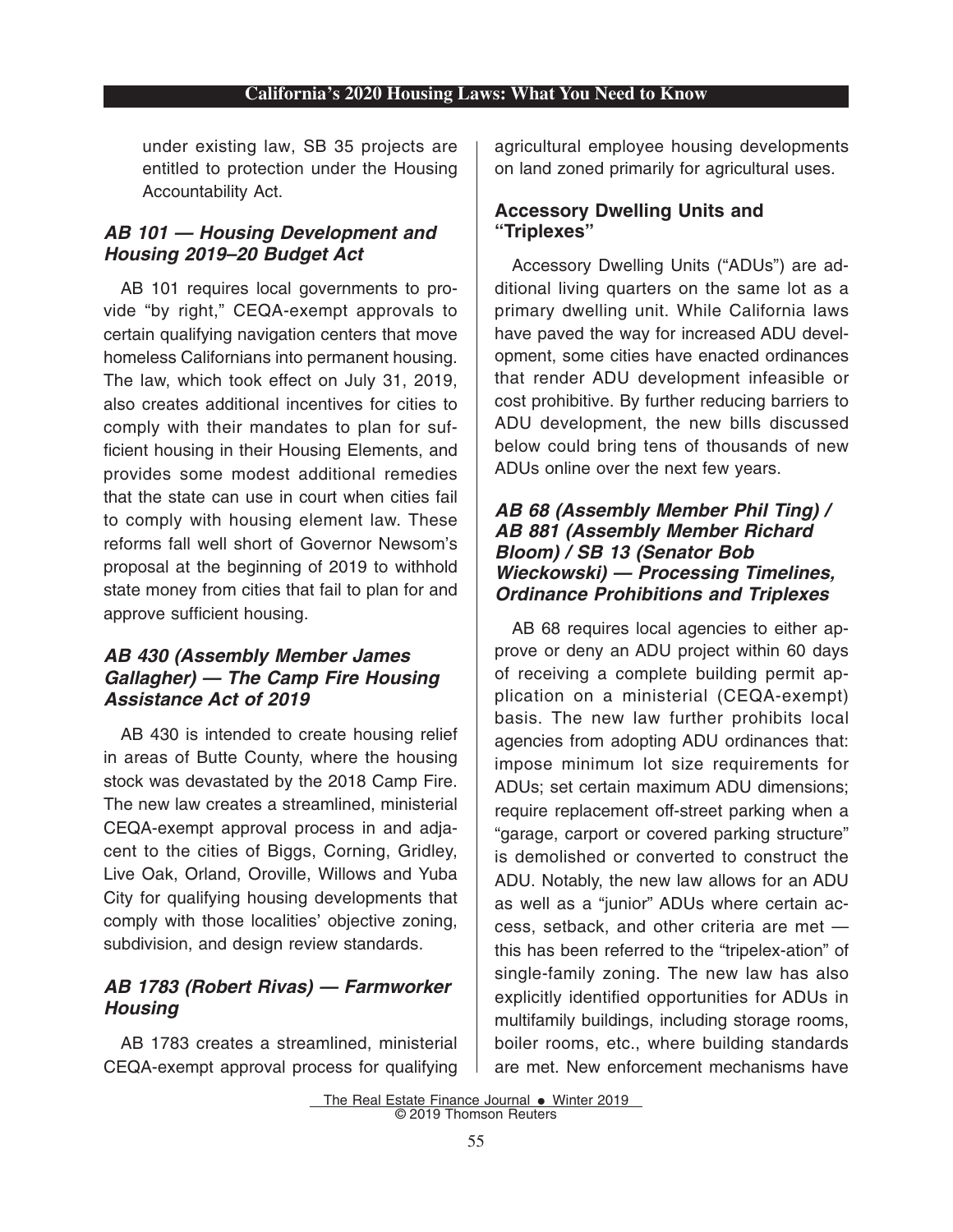#### **The Real Estate Finance Journal**

also been added. The Department of Housing and Community Development ("HCD") may now notify the Attorney General's Office of any violations of these new provisions.

#### *SB 13 (Senator Bob Wieckowski) — Owner-Occupancy Prohibitions and Fee Limitations*

SB 13 provides, until January 1, 2025, that cities may not condition approval of ADU building permit applications on the applicant being the "owner-applicant" of either the primary dwelling or the ADU. Additionally, agencies cannot impose impact fees on ADUs under 750 square feet.

#### *AB 587 (Friedman) — Separate Conveyances*

AB 587 provides that local agencies may now allow ADUs to be sold or conveyed separately from a primary residence if certain conditions are met. Prior law that prohibited ADUs from being sold or conveyed separately from the primary residence in which they are co-located hindered shared ownership models, such as tenancies in common. This law, therefore, is expected to increase the ability of affordable housing organizations to sell deedrestricted ADUs to eligible low-income homeowners.

## *AB 670 (Friedman) — HOA Limitations*

AB 670 prevents homeowners' associations from barring ADUs. Many single-family neighborhoods in California were established as common-interest developments under the Davis-Stirling Common Interest Development Act. These properties are typically governed by a set of Covenant, Conditions and Restrictions ("CC&Rs"), which often restrict the types of construction that can occur within and adjacent to a member's home. AB 670 makes unlawful any HOA condition that "prohibits or unreasonably restricts" the construction of ADUs on single-family residential lots.

#### *AB 671 (Friedman) — Local Government Assistance*

AB 671 requires local governments to include in their General Plan housing elements plans to incentivize and promote the creation of affordable ADUs. The law also requires HCD to develop, by December 31, 2020, a list of state grants and financial invectives for ADU development.

## **Surplus Land Availability, Planning and Impact Fee Data**

Several new laws intend to collect and make information available regarding surplus state and local land suitable for affordable residential development and to revamp the Surplus Lands Act procedures to ensure that affordable housing entities have early opportunities to purchase available land. Other notable laws require reporting on impact fees and HCD to prepare a 10-year housing data strategy.

## *AB 1486 (Ting) — Surplus Lands Act Process Amendments*

These Amendments expand the Surplus Lands Act's ("Act") requirements for local agencies in an effort to achieve more affordable housing on surplus properties. Existing law requires agencies, when disposing of surplus land, to first offer it for sale or lease for the purpose of developing affordable housing. The bill analysis states that local agencies have attempted to circumvent the Act process in the past. Notable amendments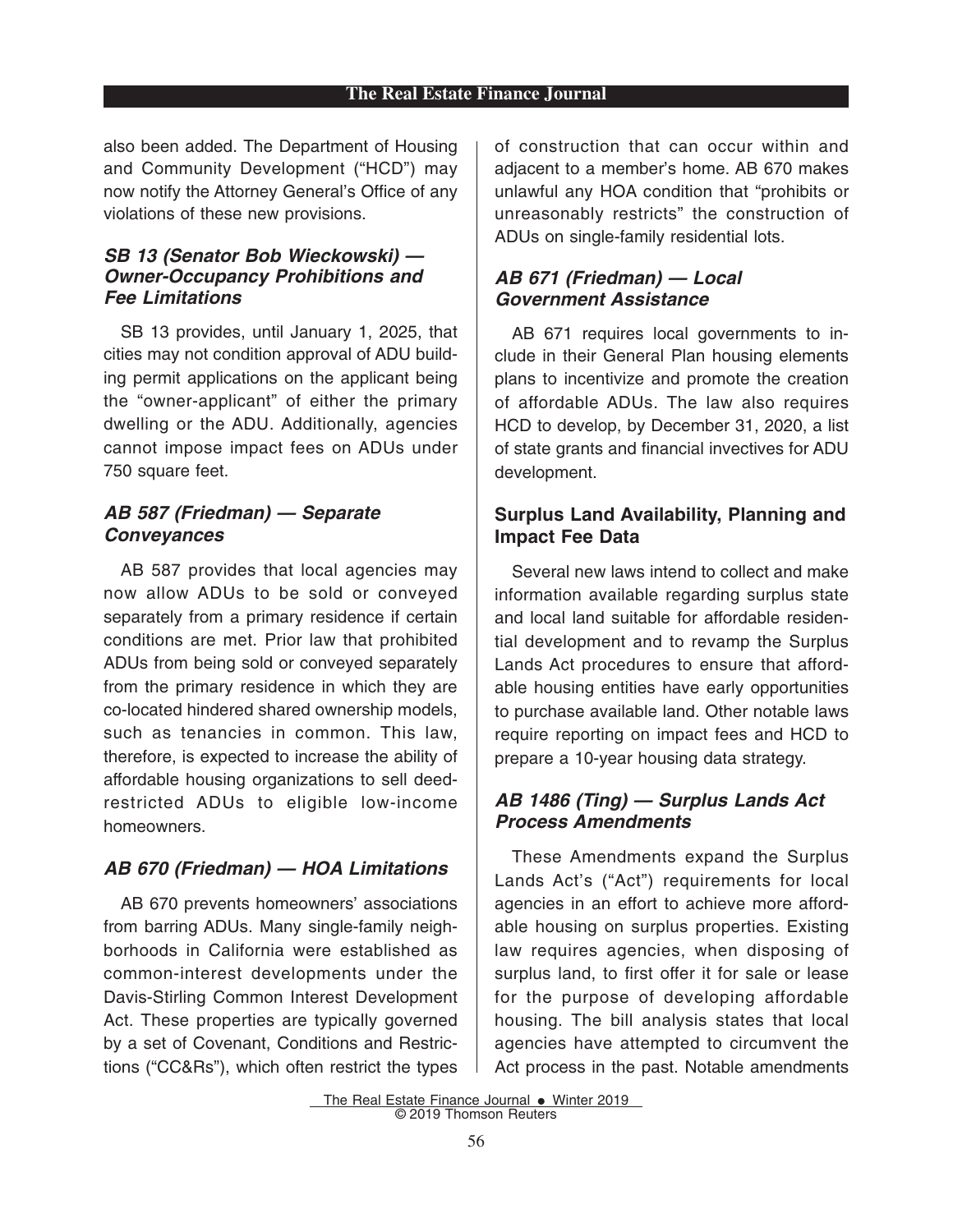include a new requirement for a local agency to provide information about its disposition process to HCD and for HCD to submit, within 30 days, written findings of any process violations that have occurred. Amendments also provide that a local agency that violates the Act is liable for 30 percent to 50 percent of the final sale price.

## *SB 6 (Senator James Beall) — Available Residential Land*

SB 6 requires local agencies preparing a housing element or amendment on or after January 1, 2021, to submit an inventory of land suitable residential development. Additionally, new law requires HCD to provide to the Department of General Services a list of lands suitable and available for residential development that were identified by a local government as part of the housing element. The Department of General Services must create a database of information regarding available local and state lands available and searchable by the public online.

## *AB 1255 (Rivas) — Surplus Public Land Inventory*

AB 1255 further requires agencies to make a central inventory of all surplus land and to report such information to HCD by April 1 of each year, beginning April 1, 2021. Agencies are further required to provide a list of its surplus land to requesting parties without charge. HCD must then report the information to the Department of General Services for inclusion in a digitized inventory or surplus properties.

## *AB 1483 (Assembly Member Tim Grayson) — Housing Impact Fee Data Collection and Reporting*

AB 1483 requires local agencies to make information available on housing development fees, applicable zoning ordinances and standards, annual fee reports and archived nexus fee studies. Such agencies are then required to update the information within 30 days of any changes. Additionally, HCD will be required, on or after January 1, 2020, to prepare a 10-year housing data strategy that identifies the data useful to enforce existing housing laws and inform state housing policymaking. Among other information requirements, the strategy must include information that provides a better understanding of project appeals, approvals, delays and denials and provides an understanding of the process, certainty, costs and time to approve housing.

## *SB 235 (Senator Bill Dodd) — Napa Regional Housing Need Allocation Reporting*

SB 235 allows the City of Napa ("city") and County of Napa ("county") to reach an agreement under which the county would be allowed to count housing units built within the city in connection with the approximately 700 unit Napa Pipe project toward the county's regional housing needs assessment requirement. The governor's signing statement included an unusually direct message that the governor "expects permits will be issued expeditiously by the local jurisdictions, allowing [the] project to proceed immediately."

## **CEQA and Housing**

Legislative efforts regarding CEQA include an important revision broadened the definition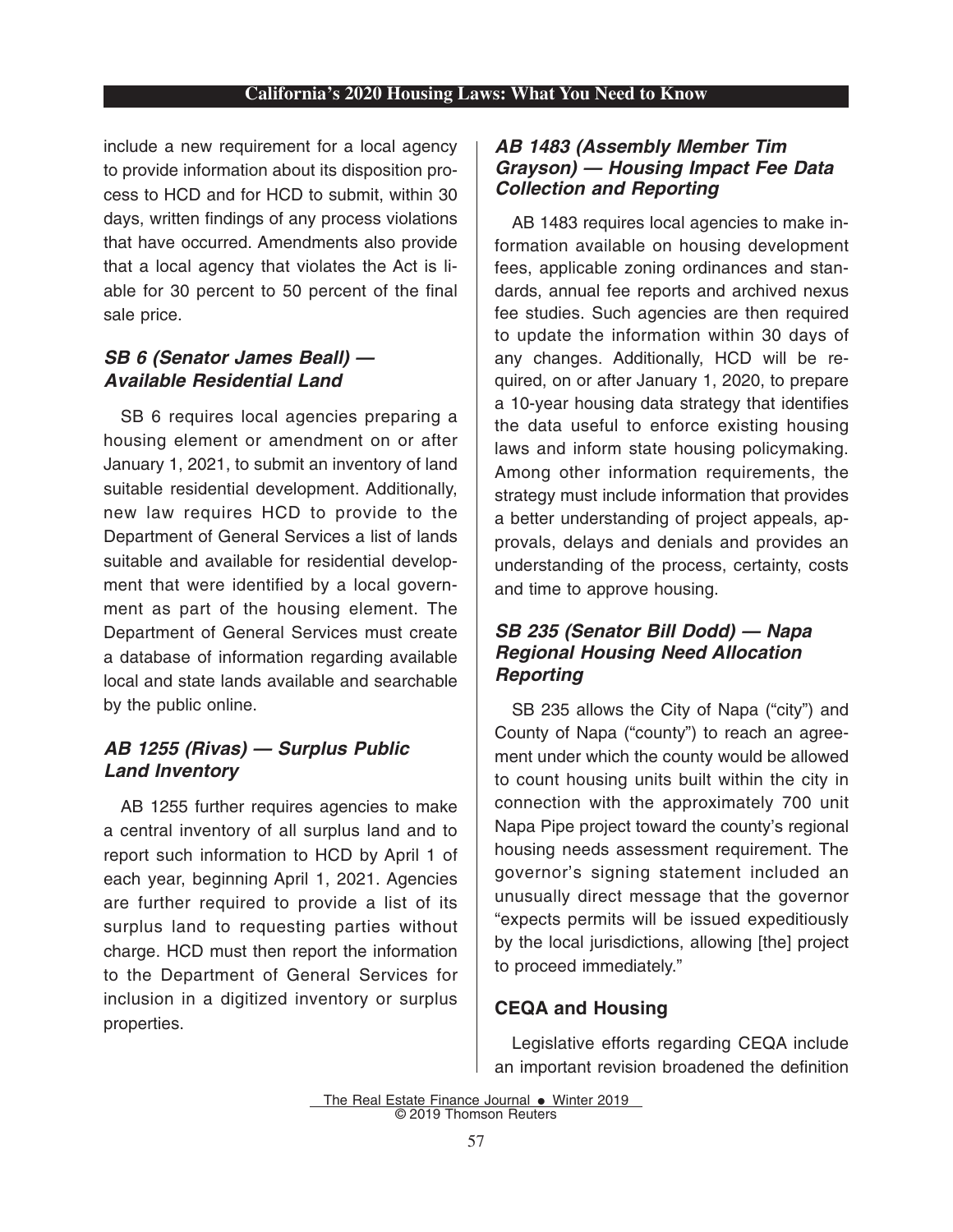of a major transit stop as well as streamlining the process for supportive housing and homeless shelter projects.

## *AB 1560 (Friedman) — Defining "major transit stop"*

AB 1560 broadens the definition of a "major transit stop" under Public Resources Code Section 21064.3 to include bus rapid transit. Projects located within a half-mile of a qualifying bus rapid transit stop that meet other qualifying conditions may qualify for multiple benefits: parking reductions pursuant to the State Density Bonus Law; CEQA infill housing, aesthetic and parking exemptions; SB 375 streamlining for qualifying transit priority projects; a less than significant Vehicle Miles Traveled ("VMT") impact presumption. The new definition also applies to local incentives, such as those adopted per Measure JJJ and implemented in the City of Los Angeles' Transit Oriented Guidelines, for residential projects located within 1,500 feet of a major transit stop.

#### *SB 744 (Senator Anna Caballero) — No Place Like Home Projects*

SB 744 streamlines the approval process for supportive housing projects by clarifying that a decision to seek funding through the No Place Like Home program is not a project for the purpose of CEQA. No Place Like Home is a voter-approved bond measure that will allocate up to \$2 billion for the development of permanent supportive housing and wrap around mental health services. The new law also provides a number of clarifying amendments that ensures a local government's design standards, impact fees and exactions are applied similarly to supportive housing projects as other residential projects in the same zone.

#### *AB 1197 (Assembly Member Miguel Santiago) — CEQA Exemption for Supportive Housing and Emergency Shelters*

AB 1197 exempts from CEQA, until January 1, 2025, any action taken by certain local public agencies to convey, lease, encumber land, or provide financial assistance in furtherance of providing emergency shelters or supportive housing in the City of Los Angeles. The legislation carried an urgency clause, making the new law effective on September 26, 2019.

## **Funding**

Hopes of a return to Redevelopment Authority days were dashed when Governor Newsom vetoed SB 5 (Beall), which would have created the "Affordable Housing and Community Development Investment Program," a program similar to redevelopment in which cities and counties could redirect local property tax revenues toward projects such as affordable housing. In his veto message,**<sup>2</sup>** Governor Newsom cited the potential for the program to cost \$2 billion annually. The governor and Legislature did, however, successfully enact into law a number of bills aimed at increasing overall funding for housing development, including laws that will create new regional finance agencies in the Bay Area and the San Gabriel Valley. Such housing bills include:

## *AB 1487 (Chiu) — Bay Area Housing Finance Authority* ("BAHFA")

BAHFA establishes a new regional authority to raise, administer and allocate funding for affordable housing in the San Francisco Bay area, and provide technical assistance at a regional level for tenant protection, affordable housing preservation, and new affordable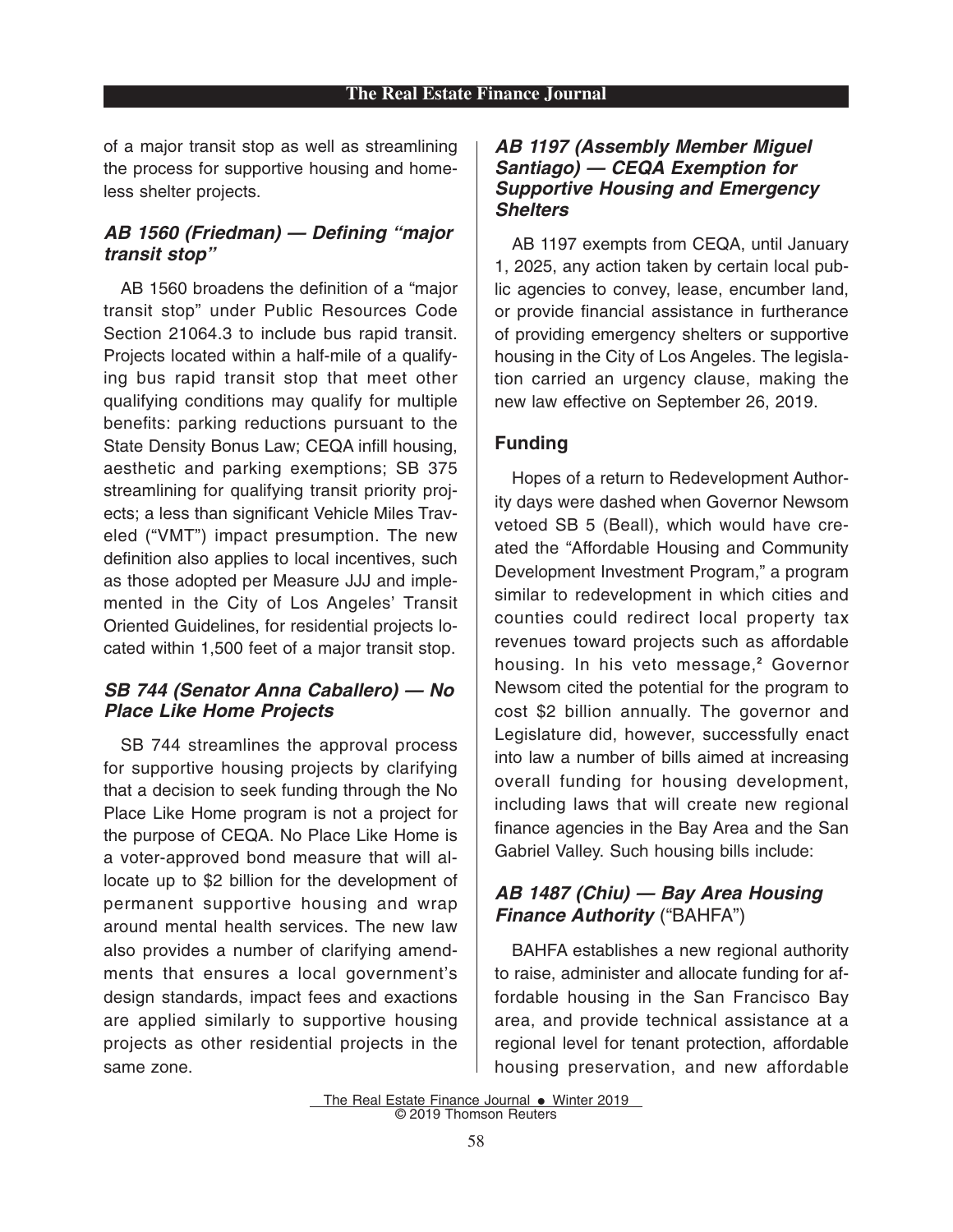housing production. BAHFA will be governed by the Metropolitan Transportation Commission ("MTC") Board and staffed with MTC personnel, but will operate as a separate legal entity than MTC. The law permits BAHFA, with approval from the Association of Bay Area Governments, to place measures on the regional ballot measure to raise funding for affordable housing, including parcel taxes (on per parcel basis) or special taxes on businesses (measured by gross receipts).

#### *SB 751 (Senator Susan Rubio) — San Gabriel Valley Regional Housing Trust* ("Trust")

SB 751 authorizes the creation of the Trust, a joint powers authority, by the County of Los Angeles and any or all of the cities within the jurisdiction of the San Gabriel Valley Council of Governments, with the stated purpose of funding housing to assist the homeless population and persons and families of extremely low, very low and low income within the San Gabriel Valley. SB 751 authorizes the Trust to fund the planning and construction of housing, receive public and private financing and funds, and issue bonds.

#### *AB 116 (Ting) — Enhanced Infrastructure Financing District Creation*

AB 116 removes the requirement that Enhanced Infrastructure Financing Districts ("EIFDs") must receive voter approval prior to issuing bonds. EIFDs were created by the Legislature in 2014 after the demise of redevelopment in order to allow local governments to devote tax-increment financing for public and private projects such as transportation facilities, environmental remediation, and affordable housing. Instead of requiring voter approval, the law will now permit the EIFD's governing body to issue bonds as long as its resolution to do so contains specified information related to the issuance of the bonds, and the board holds at least three public hearings on an enhanced infrastructure financing plan.

## *SB 196 (Beall) — Community Land Trust Tax Exemption*

SB 196 enacts a new welfare exemption for property owned by a Community Land Trust ("CLT") that is being or will be developed or rehabilitated as housing. Traditionally, under California law property used for religious, hospital, scientific or charitable purposes is exempt from property taxes under the "welfare exemption." The new legislation extends the exemption during the construction phase until the homes are sold, but provides that a CLT will be liable for property taxes if the property was not developed, rehabilitated, or in the course of construction within five years of the lien date following its acquisition.

## *AB 1743 (Bloom) — Welfare Exemption*

AB 1743 expands the properties that are exempt from Community Facilities District ("CFD") taxes to include properties that qualify for the property tax welfare exemption, and limits the ability of local agencies to reject housing projects because they qualify for the exemption.

#### *SB 113 (Committee on Budget and Fiscal Review) — National Mortgage Special Deposit Fund* ("Fund")

SB 113 enables \$331 million in state funds to be transferred to the Fund to provide funding for borrower relief and legal aid to vulnerable homeowners and renters.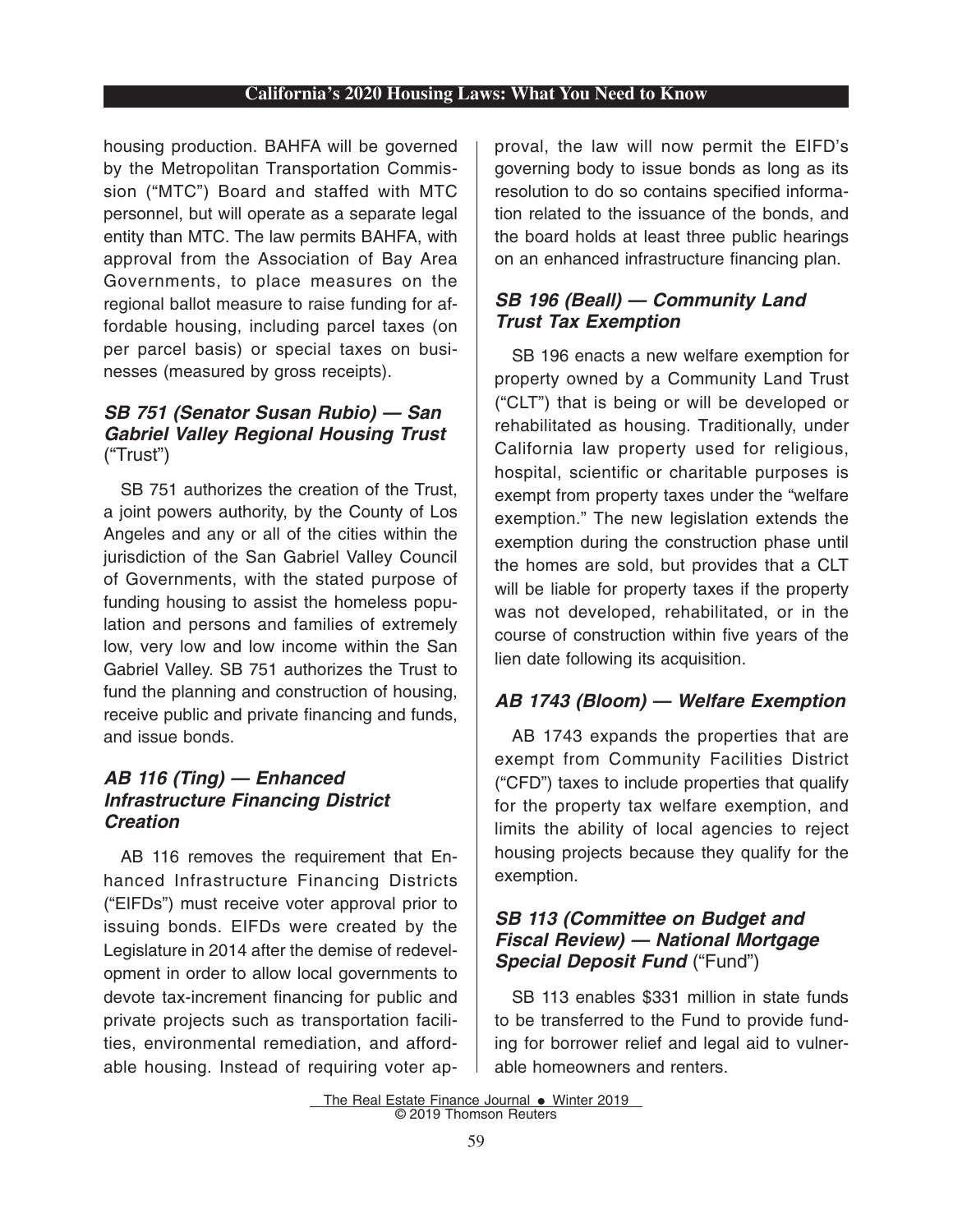#### *AB 1010 (Assembly Member Eduardo Garcia) — Housing Program Eligible Entities*

AB 1010 allows duly constituted governing bodies of Native American reservations and Rancherias eligible applicants to participate in various state affordable housing programs.

#### **Conclusion**

The Legislature's housing output is certainly impressive in terms of total volume — and the new ADU package and SB 330 are important steps forward for homebuilders and housing advocates alike. But it is important to put these efforts within the context of the immense scale of California's housing supply crisis.

California home values remain the highest in the nation,**<sup>3</sup>** and California renters pay 43 percent above the nationwide median, leading to immense strain on low- to moderate-income households. The homelessness crisis is evident on the streets of every city, and the state's homeless residents represent a quarter of the national total.**<sup>4</sup>** Yet homebuilding in California has averaged less than 100,000 new units per year,**<sup>5</sup>** much slower than in other states.

Prompted by the important work of the "Three P's" Coalition for Housing Production, Protection and Preservation,**<sup>6</sup>** the governor pushed for a major effort that would take dramatic steps forward on all three of these areas, by limiting the ability of local governments to obstruct housing development, and even promising to withhold state transportation funding**<sup>7</sup>** from local governments that fail to approve their fair share of affordable housing.

control bill represented an historic step forward for "Protection" and "Preservation." But laws that would have represented a comparably dramatic step forward for housing production, such as Senator Scott Wiener's SB 50,**<sup>8</sup>** were not enacted. (SB 50, which will return next session, would eliminate highly restrictive zoning rules near existing job centers and public transportation.) The governor abandoned his proposal to withhold transportation funds from local governments that fail to meet their fair share of housing goals. Meanwhile, midyear statistics show that 2019 new housing starts may even decline in production from prior years**<sup>9</sup>** — and certainly will come nowhere near the 500,000 units annually that would be necessary to stay on pace to meet the administration's goals.

In this year's package of housing laws, the Legislature has continued emphasizing (as seen in AB 68, AB 881, AB 101, AB 1485, SB 744, AB 1197, AB 1763 and AB 430) that it believes that the best way to build housing is to reform and streamline the local review process and move toward a "by right" model for housing that complies with local zoning and planning rules. However, the Legislature continues to apply this principle on a very limited scale rather than to advance the construction of the 3.5 million homes that Governor Newsom has said must be built by 2025. In next year's session, builders and housing advocates must be active and vocal to ensure that California rises to the challenge of the housing crisis.

#### **NOTES:**

- **<sup>1</sup>** https://www.latimes.com/politics/la-pol-ca-propositi on-10-rent-control-next-20181108-story.html.
- In the end, the Legislature's statewide rent
- **<sup>2</sup>** https://www.gov.ca.gov/wp-content/uploads/2019/
- The Real Estate Finance Journal  $\bullet$  Winter 2019 © 2019 Thomson Reuters